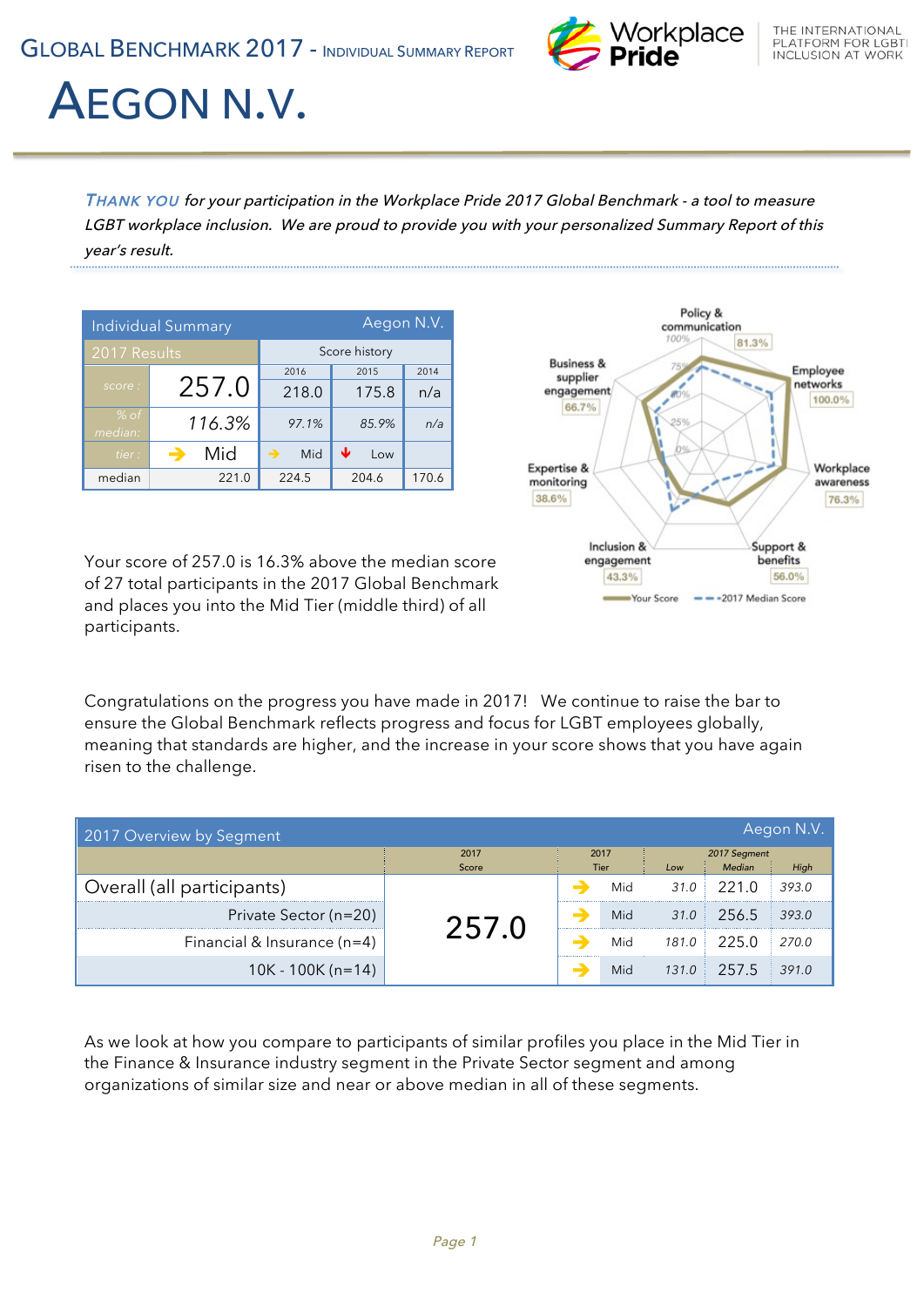#### Section Result Summary

*The 2017 Global Benchmark measured policies and practices in 7 sections that covered specific topic areas. Here is an overview of your 2017 results by section.*

| 2017 Scores by Section:                                                                                                                                                             |                  |                     |                     | Aegon N.V.               |
|-------------------------------------------------------------------------------------------------------------------------------------------------------------------------------------|------------------|---------------------|---------------------|--------------------------|
|                                                                                                                                                                                     | Section<br>Score | Tler<br>% of Median | ** $1 yr$<br>change | ** change<br>since start |
| Policy & communication<br>Measures scope of the LGBT workplace equality policy, inclusiveness of<br>formal communications, and measures taken to ensure policy compliance.          | 65               | Mid                 | $+24.89%$           | $+44.43%$                |
|                                                                                                                                                                                     |                  |                     |                     |                          |
| <b>Employee networks</b><br>Measures existence and structure of LGBT-employee networks, and the<br>role of LGBT employee networks with regard to the organization's                 | 30               | Top                 | $+46.00%$           | $+60.20%$                |
| objectives.                                                                                                                                                                         |                  | 125.00%             |                     |                          |
| <b>Workplace awareness</b><br>Measures how awareness for LGBT inclusion is raised within the<br>organization, and the substance and target audience of (LGBT) workplace             | 61               | Mid                 | $+10.00%$           | $+40.25%$                |
| diversity training.                                                                                                                                                                 |                  | 115.09%             |                     |                          |
| <b>Support &amp; benefits</b><br>Measures support and workplace safety for LGBT-employees, coming-<br>out/transition support, and (equal) benefits for LGBT-employees and their     | 28               | Top                 | $+12.00%$           | $+29.20%$                |
| families.                                                                                                                                                                           |                  | 175.00%             |                     |                          |
| <u>Inclusion &amp; engagement</u><br>Measures the ways that LGBT and non-LGBT employees actively support<br>each other, leadership support, straight ally and cross-mentoring       |                  | LOW                 | $+8.33%$            | $-37.47%$                |
| initiatives.                                                                                                                                                                        |                  | 70.27%              |                     |                          |
| <b>Expertise &amp; monitoring</b><br>Measures the ways participants identify and monitor LGBT workplace<br>diversity and objectives and how sources of expertise and best practices | 27               | Mid                 | $+14.29%$           | $+5.24%$                 |
| are used.                                                                                                                                                                           |                  | 108.00%             |                     |                          |
| <u>Business &amp; supplier engagement</u>                                                                                                                                           |                  |                     |                     |                          |
| Measures the extent to which the organization profiles itself as LGBT-<br>inclusive both internally and externally (with clients, customers, suppliers,                             | 20               | Top                 | $+13.33%$           | $+0.00\%$                |
| and the community).                                                                                                                                                                 |                  | 125.00%             |                     |                          |

*\*\* 1 yr change = % median versus 2016 / change since start = % median versus earliest participation*

## Section Analysis

| 2017 Section Highs & Lows                |          |                        | Aegon N.V. |
|------------------------------------------|----------|------------------------|------------|
| Best score versus section max possible   |          | Most 1-year growth     |            |
| Employee networks                        | 100.0%   | Employee networks      | $+46.0\%$  |
| Best score versus 2017 median            |          | Most growth all yrs    |            |
| Support & benefits                       | 175.0%   | Employee networks      | $+60.2%$   |
| Lowest Score versus section max possible |          | Least 1-year growth    |            |
| Expertise & monitoring                   | 38.6%    | Inclusion & engagement | $+8.3%$    |
| Lowest score versus 2017 median          |          | Least growth all yrs   |            |
| Inclusion & engagement                   | $+70.3%$ | Inclusion & engagement | $-37.5%$   |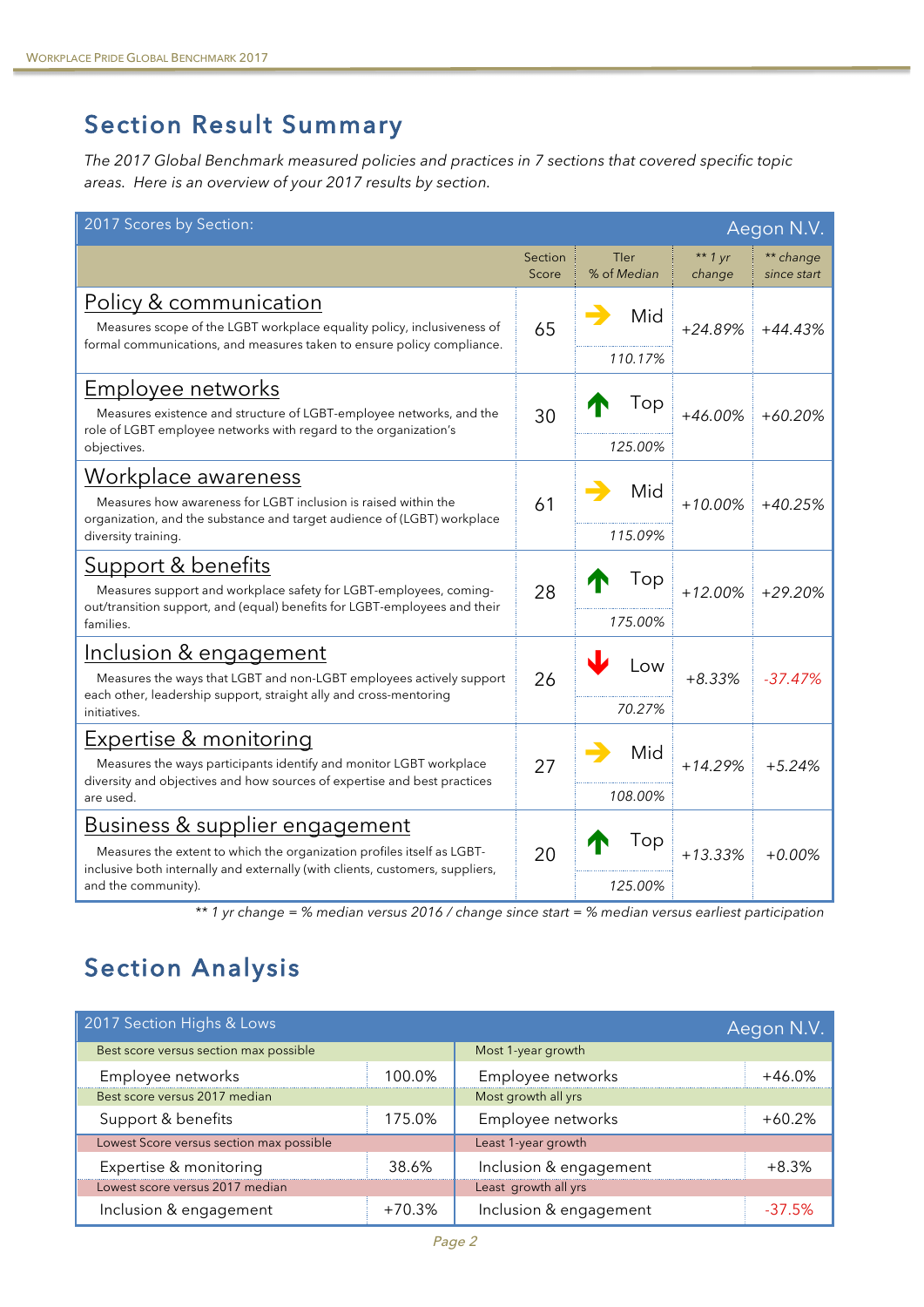### Strengths in 2017

#### **Employee Network**

You have reached the maximum score at 100% in this section. Employee Networks are key to creating momentum and maintaining progress in your organization. Ensure that you keep momentum by continuing to clearly communicate the importance of an LGBT employee network and by maintaining a culture where LGBT employees step up to drive progress.

## Top Priorities for 2018

#### **Inclusion & Engagement**

This is the section with your lowest section score, where you score in the Low tier, and though you show a slight increase over your 2016 section score, there is an overall downward trend since your initial participation in the Global Benchmark. In order to grow in this area you should ensure that (senior) leadership are on-board with LGBT equality objectives and are actively communicating their support for related initiatives. It is important to brief leadership specifically to allow them to share their support for LGBT initiatives internally and externally. If there are LGBT people in leadership positions, work with them to be visible advocates and to link LGBT inclusion to organizational strategy. Ensure that LGBT employees are engaged in establishing LGBT Diversity goals and action planning. Extend the reach and acceptance by formalizing a straightally program and engaging allies to be visible and active.

#### **Expertise & Monitoring**

This is the section where your score indicates that you have the biggest potential for growth. This area presents many challenges but there are steps that can be taken (some organization have already done so) to move in the positive direction. These include gathering best practices to help you establish LGBT equality policy and practices that are aligned and achievable. Do this by engaging internally (with LGBT employee and allies) and externally (with other organizations, or LGBT knowledge sources). Establishing a focused team with accountability for monitoring and improving LGBT Inclusion metrics can help ensure steady progress. Leverage your LGBT Employee network to ensure that you have an open channel of communication with your LGBT employees and their allies and advocates. Work with LGBT employees to collect information that will guide progress toward LGBT workplace equality – e.g. enable selfidentification in HR systems. Link collected information to career progression, business unit diversity, and attrition for maximum use and impact.